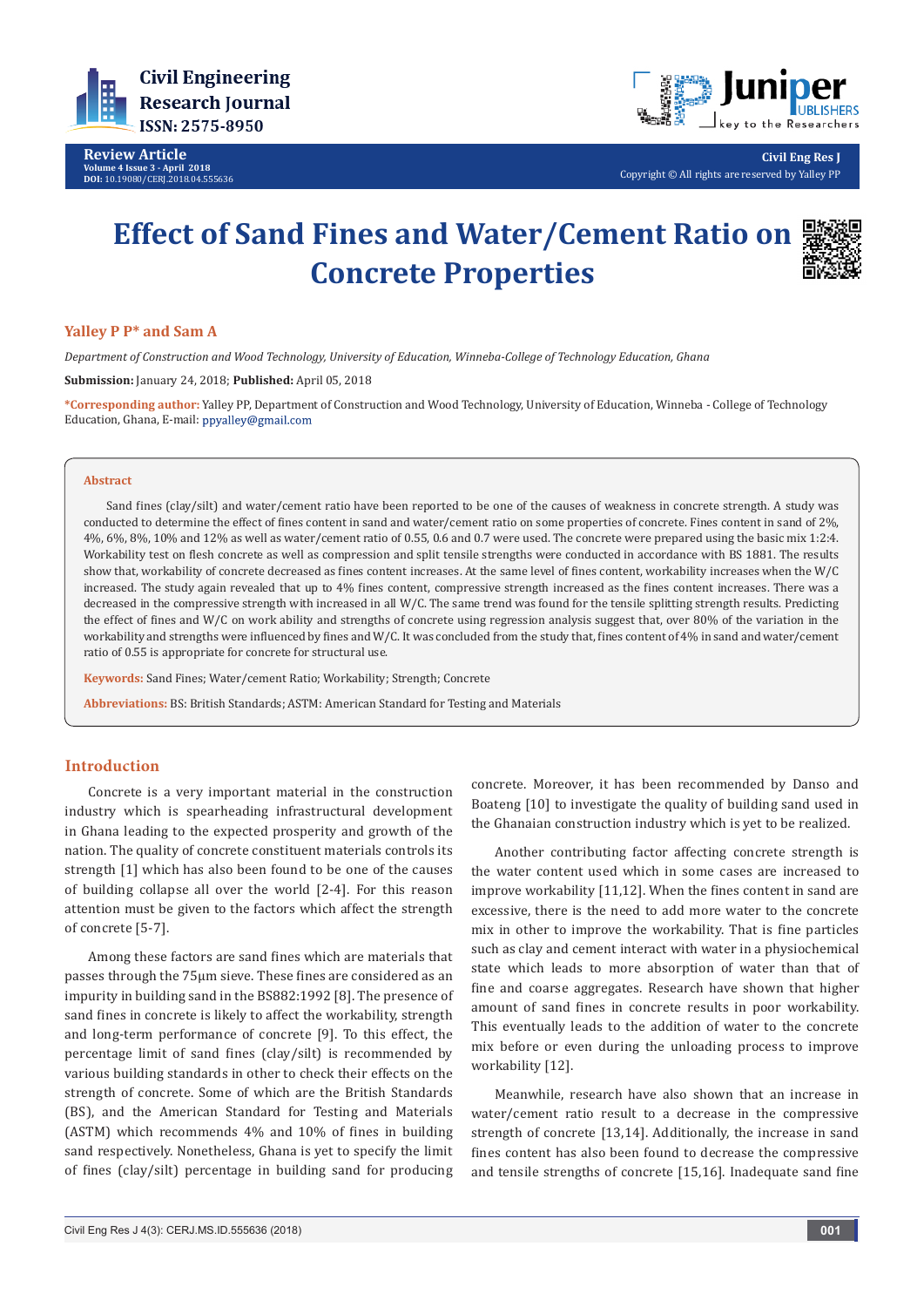content also has adverse effect of the strength of concrete due to poor adhesion. Researchers have therefore develop various models for predicting the effect of sand fines and W/C on the strength of concrete. However, there is a gap in literature for the combined effect of sand fines and water/cement ratio's effect on the properties of concrete. This paper seeks to address this gap in literature.

# **Materials and Methods**

## **Materials**

The materials used were crushed granite as coarse aggregate, natural pit sand, ordinary Portland cement and water. Physical properties of the aggregates were analysed. These properties included the specific gravity, water absorption, fineness modulus, surface texture, particle shape and colour. The specific gravity and water absorption were conducted in accordance with the ASTM C128:1997 for fine aggregate and ASTM C127:2007 for coarse aggregate.

## **Testing methods and procedures**

**Sample size:** A total of 216 specimens were cast for strength testing. Out of this, 162 were made of 150mm cubes for compressive strength testing at 7, 28 and 91 days curing whereas 54 were made of 150x300mm cylinders for splitting tensile strength testing. The number of concrete batches prepared was **Table 1:** Concrete Mix Proportion for Casting Specimens.

18 containing the various sand fines (clay/silt) replacement in the fine aggregate with three different water/cement ratios.



Figure 1: Extraction of Fines (Clay/Silt) from Sand.

**Mixing of concrete:** Fines (clay/silt) were initially extracted from sand using dry sieving (Figure 1). During this stage, the sand was first spread and dried in air for some days and sieved with the  $600\mu$ m sieve. Sand passing through the  $600\mu$ m was further sieved with the 75µm sieve where the sand particles passing through this sieve were collected for replacement of the sand content in concrete. The sand particles retained on the 75µm sieve were gathered, washed with water to remove left over fines and dried by spreading in air for 7 days.

| Fines $(\%)$                | Cement (kg) | Sand (kg) |                    | Coarse Aggregate (kg) (12 mm max. size) |  |  |
|-----------------------------|-------------|-----------|--------------------|-----------------------------------------|--|--|
|                             |             | (Fines)   | <b>Normal Sand</b> |                                         |  |  |
| 2                           | 15.789      | 0.632     | 30.946             | 63.156                                  |  |  |
| 4                           | 15.789      | 1.263     | 30.315             | 63.156                                  |  |  |
| 6                           | 15.789      | 1.895     | 29.683             | 63.156                                  |  |  |
| 8                           | 15.789      | 2.526     | 29.052             | 63.156                                  |  |  |
| 10                          | 15.789      | 3.158     | 28.42              | 63.156                                  |  |  |
| 12                          | 15.789      | 3.789     | 27.789             | 63.156                                  |  |  |
| Water Proportion in the Mix |             |           |                    |                                         |  |  |
| Water/Cement Ratio          |             | 0.55      | 0.6                | 0.7                                     |  |  |
| Amount (kg)                 |             | 8.684     | 9.473              | 11.052                                  |  |  |



The amount of various materials needed for each mix proportion which could cast 9 cubes and 3 cylinders were batched for concrete mixing (Table 1). Different batches of concrete consisting sand with fines content of 2%, 4%, 6%, 8%, 10% and 12% with three constant water/cement ratios of 0.55, 0.60 and 0.70 were prepared for the study. The amounts of coarse aggregate used were kept constant for all batches. The concrete were mixed using 1m<sup>3</sup> drum concrete mixer.

**Workability test:** Slump measurement was taken immediately after mixing each batch of concrete before casting them into specimen moulds (Figure 2). The moulds were coated with oil just before concrete casting. The concrete were cast in three layers into the moulds and each layer was tamped 25 times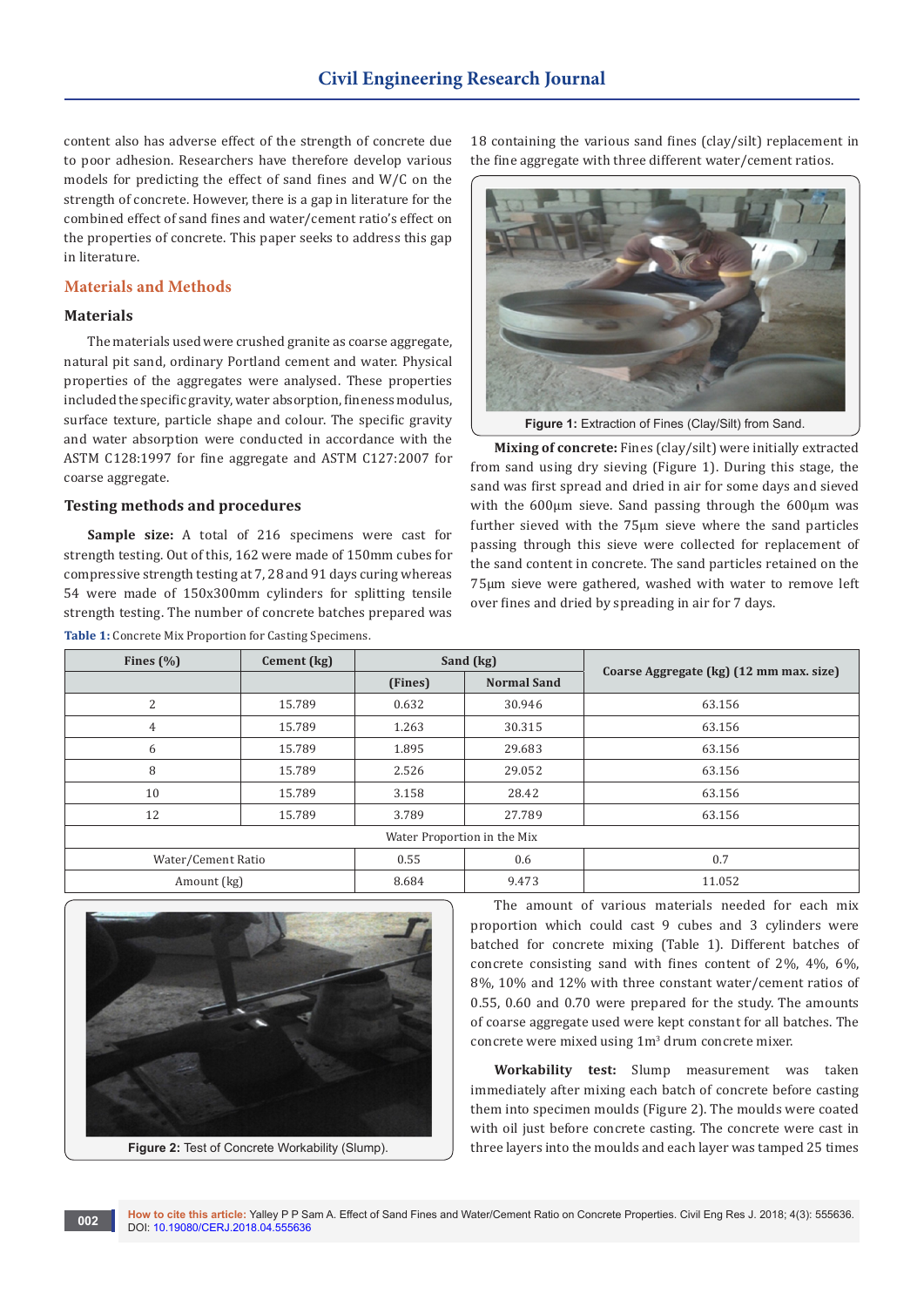with 16mm diameter rod to removed entrapped airs present in the concrete. Excess concrete were cut away and the surface levelled with the trowel.

**Curing of specimens:** The specimens were initially cured in air for 24 hours. The moulds were then removed and were then immersed into water in a curing tank for 7, 28 and 91 days.



**Strength testing:** Cube specimens for compressive strength test were conducted in accordance with the BS EN 12390- 3 [17]. The cube specimens were inserted into a universal testing machine of which the surface of the cubes were aligned perpendicularly to the platens. An automatic loading rate within the range of 0.04MPa/s to 0.06MPa/s was applied to the

specimen until failure occurred (Figure 3). The capacity of the



The cylindrical specimens for splitting tensile strength test were conducted in accordance with the BS EN 12390-6 [18]. A diametrical compressive force was applied on the cylindrical specimens placed centrally with its axis horizontal between the platens of the universal testing machine. The specimen

was supported in a jig with plywood used as parking strips conforming to EN 316. An automatic constant rate of loading within the range of 0.04MPa/s to 0.06MPa/s was applied without shock which increased continuously until splitting of specimen occurred (Figure 4).

## **Results and Discussion**

## **Physical properties of aggregates**

**Table 2:** Physical Properties of Study Aggregates.

| <b>Property</b>      | <b>Fine Aggregate</b> | <b>Coarse Aggregate</b> |  |
|----------------------|-----------------------|-------------------------|--|
| Fines $(\% )$        | 13.91                 |                         |  |
| Specific gravity     | 2.6                   | 2.61                    |  |
| Water absorption (%) | 1.4                   | 0.5                     |  |
| Fineness modulus     | 2.61                  | 2.5                     |  |
| Surface texture      | Rough                 | Rough                   |  |
| Particle shape       | Angular               | Irregular               |  |
| Colour               | Gray                  | Imperial gray           |  |

Table 2 gives the physical properties of the aggregates that were used for the study. The specific gravity of saturated surface-dry samples measured were 2.60 and 2.61 for fine and coarse aggregates respectively. This indicates the aggregates used for the study were within the accepted specified values for concrete production in accordance with BS EN 1097-6 [19]. The water absorption for the sand used was 1.4% which is below the specification limit of 2%. This explains that, much of the water used for mixing the concrete will be absorbed by the aggregate to keep it at the saturated surface dry state and the rest for mixing the concrete and hydration of cement. The water absorption of coarse aggregate was 0.5% which was within the normal range from0.1 to 0.6%.The fineness modulus obtained suggest that, the aggregates used had an approximately average sizes of 600µm and 12.5mm for fine and coarse aggregates respectively. Thus, the sand used was normal sand since it lies within Zone II of geological grading.



The particle size distribution conducted in accordance with the BS882 were used to plot grading curve for the fine and coarse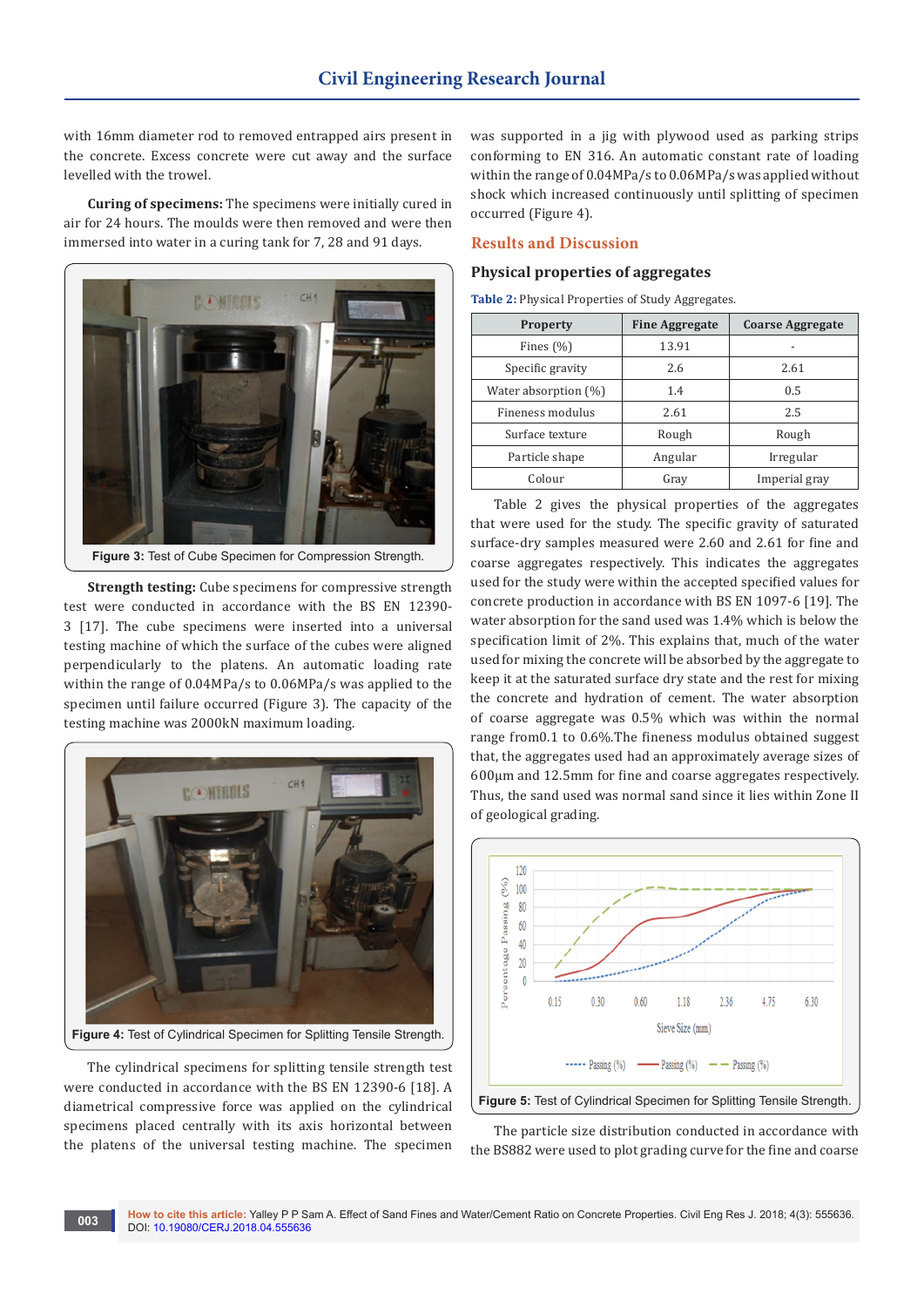aggregates shown in Figure 5 & 6 respectively. The grading curves and the physical properties given in Table 2 indicate the aggregates used for the study were within the accepted range for producing concrete.





## **Workability**

Table 3 presents the result of workability test given the slump values for the various mixing batches. It is noted that, slump values decreased as the fines percentage in sand increased whereas the slump increased as the water/cement ratio increased agreeing with earlier reports [16,20,21]. The decrease in slump value as a result of increase in fines percentage in sand can be attributed to the fact that finer particles have larger surface area which absorbs more water in concrete mix. Meanwhile, higher water/cement ratio is able to disperse the concrete constituents leading to a higher slump value. This result is again similar to the reports by Alawode and Idowu and Olusola et al. [13]. The degree of workability is explained in the Table 3 where concrete batches with 0.70 water/cement ratio had better slumps ranging from minimum of low to maximum of medium slump.

| Water/Cement Ratio (w/c) | Fines (%)      | Slump (mm) | Degree of Workability |
|--------------------------|----------------|------------|-----------------------|
|                          | $\mathbf{2}$   | 25         | Low                   |
|                          | $\overline{4}$ | 15         | Very low              |
|                          | 6              | 13         | Very low              |
| 0.55                     | $\, 8$         | 12         | Very low              |
|                          | $10\,$         | 11         | Very low              |
|                          | 12             | 9          | Very low              |
|                          | $\sqrt{2}$     | 35         | Low                   |
|                          | $\overline{4}$ | 30         | Low                   |
|                          | 6              | 26         | Low                   |
| 0.6                      | $\, 8$         | 24         | Very low              |
|                          | $10\,$         | 19         | Very low              |
|                          | 12             | 17         | Very low              |
|                          | $\sqrt{2}$     | 95         | Medium                |
|                          | $\overline{4}$ | 60         | Medium                |
|                          | 6              | 56         | Medium                |
| $0.7\,$                  | $\, 8$         | 52         | Medium                |
|                          | $10\,$         | 49         | Low                   |
|                          | 12             | 47         | Low                   |

| <b>Table 4:</b> Regression Coefficients for Concrete Workability (Slump). |  |  |
|---------------------------------------------------------------------------|--|--|
|---------------------------------------------------------------------------|--|--|

|                                    | Unstandardized<br><b>Coefficients</b> |                      | <b>Standardized</b><br><b>Coefficients</b> | T        |          |
|------------------------------------|---------------------------------------|----------------------|--------------------------------------------|----------|----------|
|                                    | B                                     | Std.<br><b>Error</b> | <b>Beta</b>                                |          | Sig.     |
| Constant                           | $-141.905$                            | 18.367               |                                            | $-7.726$ | $\theta$ |
| Fines (F)                          | $-235.714$                            | 52.989               | $-0.364$                                   | $-4.448$ | 0        |
| Water/<br>Cement<br>Ratio<br>(w/c) | 310.476                               | 29.023               | 0.876                                      | 10.697   | $\Omega$ |

Regression analysis was conducted to predict the relationship among the fines percentage in sand, water/ cement ratio and workability of concrete presented in Table 4. The coefficient of multiple determination,  $R^2$  given as 0.899  $(Adjusted R<sup>2</sup>=0.886)$  indicates fines percentage in sand and water/cement ratio explains about 90% of the variations in concrete workability. Moreover, the ANOVA suggest the predicted equation is appropriate for determining the effects of fines percentage in sand and water/cement ratio on concrete workability (F =  $67.111$ , p < 0.001). From Table 4, an increase in fines content in sand by one percent resulted to a decrease in concrete slump by approximately 236mm when all other variables are kept constant. On the other hand, an increase in water/cement ratio by one unit (0.01) resulted to an increase in slump by approximately 310mm with all other variables kept constant. The Beta values from the standardized coefficients suggest that, an increase of the fines percentage in sand by a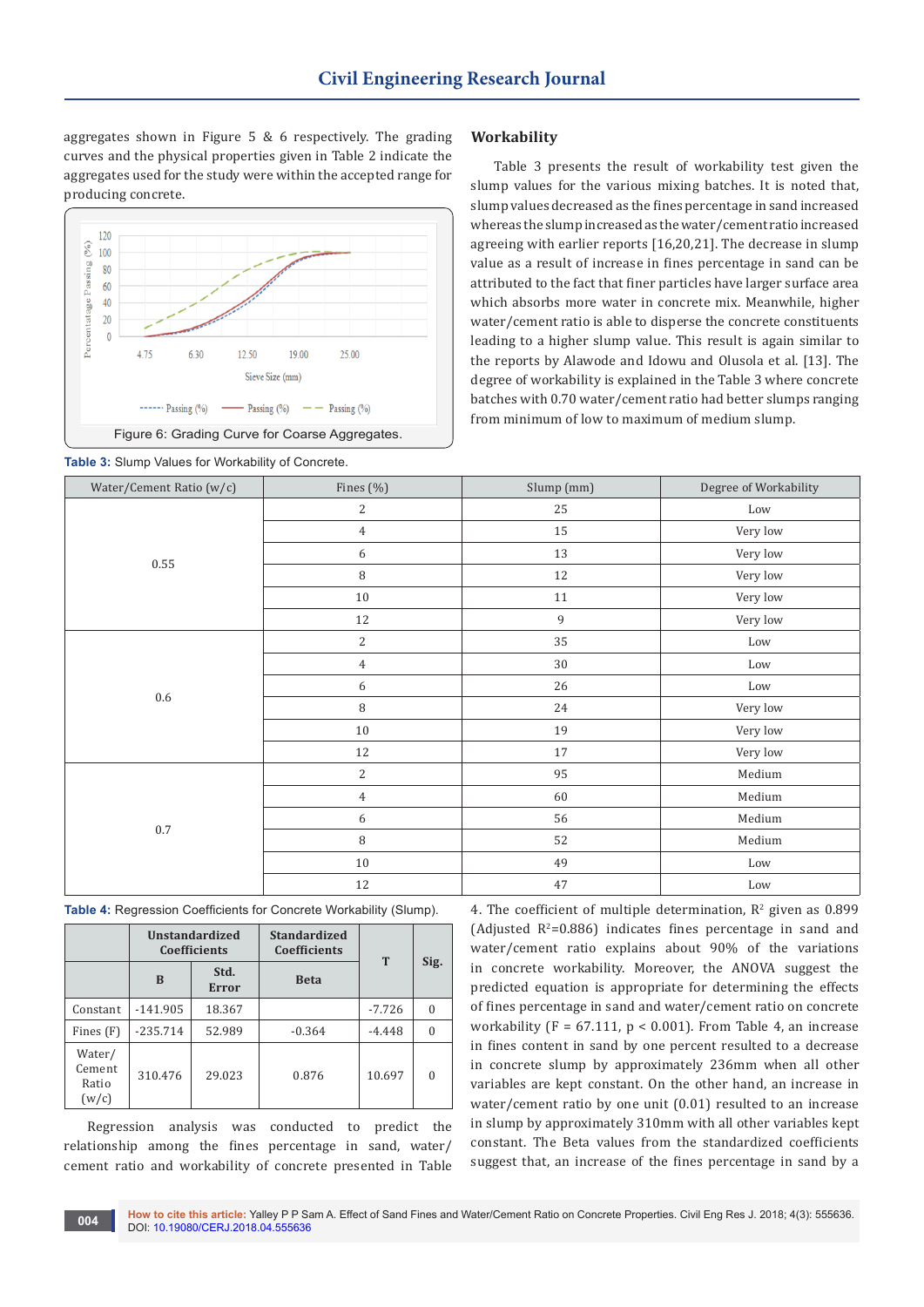standard deviation will result to a decrease in concrete slump on the average by 0.364mm. Meanwhile, an increase in the water/ cement ratio by one standard deviation will result to an increase in slump on the average by 0.876mm. Equation for predicting concrete workability is hence given as:

$$
Wc = -141.905 - 235.714F + 310.476w/c
$$
 with  $R^2 = 89.9\%$  (Eqn. 1)

Goodness of fit:  $R^2 = 89.9\%$  (Adjusted  $R^2 = 88.6\%$ );  $F = 67.111$ , p<0.001

#### **Compressive and tensile splitting strength**

The compressive strength of concrete cubes tested at 7, 28 and 91 days curing as well as splitting tensile strength tested at 28 days curing are presented in Table 5. It can be noted that, the strength of concrete (both compressive and tensile splitting) increased to 4% fines content in sand beyond which the strength decreased at constant water/cement ratio. The trend was found to be consistent with the report by Seeni et al. ; Cho [16]; Dammo et al. [22]; Iyappan and Manu [21]. Meanwhile, at constant fines content in sand, the compressive and tensile splitting strength of concrete decreased with an increase in water/cement ratio at all curing ages. This trend again supported previous investigation [13,14,23]. The reason may be that concrete with higher fines content in sand absorb more water thereby living inadequate amount of water for the hydration of cement leading to decreased strength. Moreover, higher percentage of fines in sand will require higher amount of water to make the concrete workable which intend result to lower strength of concrete. Thus, higher water/cement ratio disperse the concrete constituents resulting to less bridging of calcium-silicate-hydrate of cement hydration rendering weaker strength of concrete.

**Table 5:** Average Results of Concrete Compressive and Tensile Splitting Strength.

| <b>Water/Cement Ratio</b> | Fines $(\% )$  | Compressive Strength (N/mm <sup>2</sup> ) |         |         | Tensile SplittingStrength (N/mm <sup>2</sup> ) |
|---------------------------|----------------|-------------------------------------------|---------|---------|------------------------------------------------|
|                           |                | 7 Days                                    | 28 Days | 91 Days | 28 Days                                        |
|                           | $\overline{2}$ | 15.73                                     | 20.83   | 22.86   | 1.89                                           |
|                           | $\overline{4}$ | 18                                        | 21.69   | 24.18   | 2.03                                           |
|                           | 6              | 16.11                                     | 21.25   | 23.28   | 1.85                                           |
| 0.55                      | 8              | 13.9                                      | 20.8    | 22.46   | 1.61                                           |
|                           | 10             | 12.91                                     | 20.38   | 21.66   | 1.51                                           |
|                           | 12             | 12.88                                     | 19.32   | 21      | 1.51                                           |
| 0.6                       | $\overline{2}$ | 14.16                                     | 18.96   | 20.82   | 1.71                                           |
|                           | $\overline{4}$ | 15.62                                     | 19.93   | 21.45   | 1.83                                           |
|                           | 6              | 12.98                                     | 19.57   | 20      | 1.75                                           |
|                           | 8              | 12.12                                     | 15.78   | 18.99   | 1.69                                           |
|                           | 10             | 12.09                                     | 15.77   | 17.47   | 1.62                                           |
|                           | 12             | 11.61                                     | 13.23   | 15.77   | $1.5\,$                                        |
|                           | $\overline{2}$ | 12.08                                     | 14.68   | 18.49   | 1.37                                           |
| $0.7\,$                   | $\overline{4}$ | 12.47                                     | 16.05   | 18.58   | 1.44                                           |
|                           | 6              | 12.3                                      | 15.06   | 18.32   | 1.35                                           |
|                           | 8              | 12.06                                     | 14.04   | 16.29   | 1.32                                           |
|                           | 10             | 11.37                                     | 13.49   | 15.34   | 1.31                                           |
|                           | $12\,$         | 11.13                                     | 12.19   | 14.96   | 1.2                                            |

Computing regression analysis as shown in Table 6 for predicting compressive strength of concrete at 28 days curing, the ANOVA indicates appropriate prediction using the model (F = 41.998, p < 0.001) however is valid for concrete with 4% fines and beyond. The coefficient of multiple determination,  $R^2 = 0.848$ (Adjusted  $R^2 = 0.828$ ) explains that fines percentage in sand and water/cement ratio explains about 85% of the variations in the compressive strength of concrete. The unstandardized coefficients indicates that an increase in fines content in sand by one percent will result to a decrease in compressive strength by 37.1N/mm<sup>2</sup> when all other variables are kept constant. On the other hand, an increase in water/cement ratio by one unit (0.01) will cause a decrease in the 28-day compressive strength

of concrete by 41.1N/mm<sup>2</sup> keeping all other variables constant. Table 6 again indicates that an increase in fines percentage in sand by one standard deviation will cause a decrease in compressive strength of concrete cube on the average by 0.408N/mm<sup>2</sup> . The water/cement ratio when increased by one standard deviation will also decrease the compressive strength of concrete on the average by 0.826N/mm<sup>2</sup> . The predicting equation is therefore given as:

 $f_{\text{cu,28}} = 45.4357 - 37.143F - 41.136w/c$  with  $R^2 = 84.8\%$ (Eqn. 2)

Goodness of fit:  $R^2 = 84.8\%$  (Adjusted  $R^2 = 82.8\%$ ); F = 41.998, p < 0.001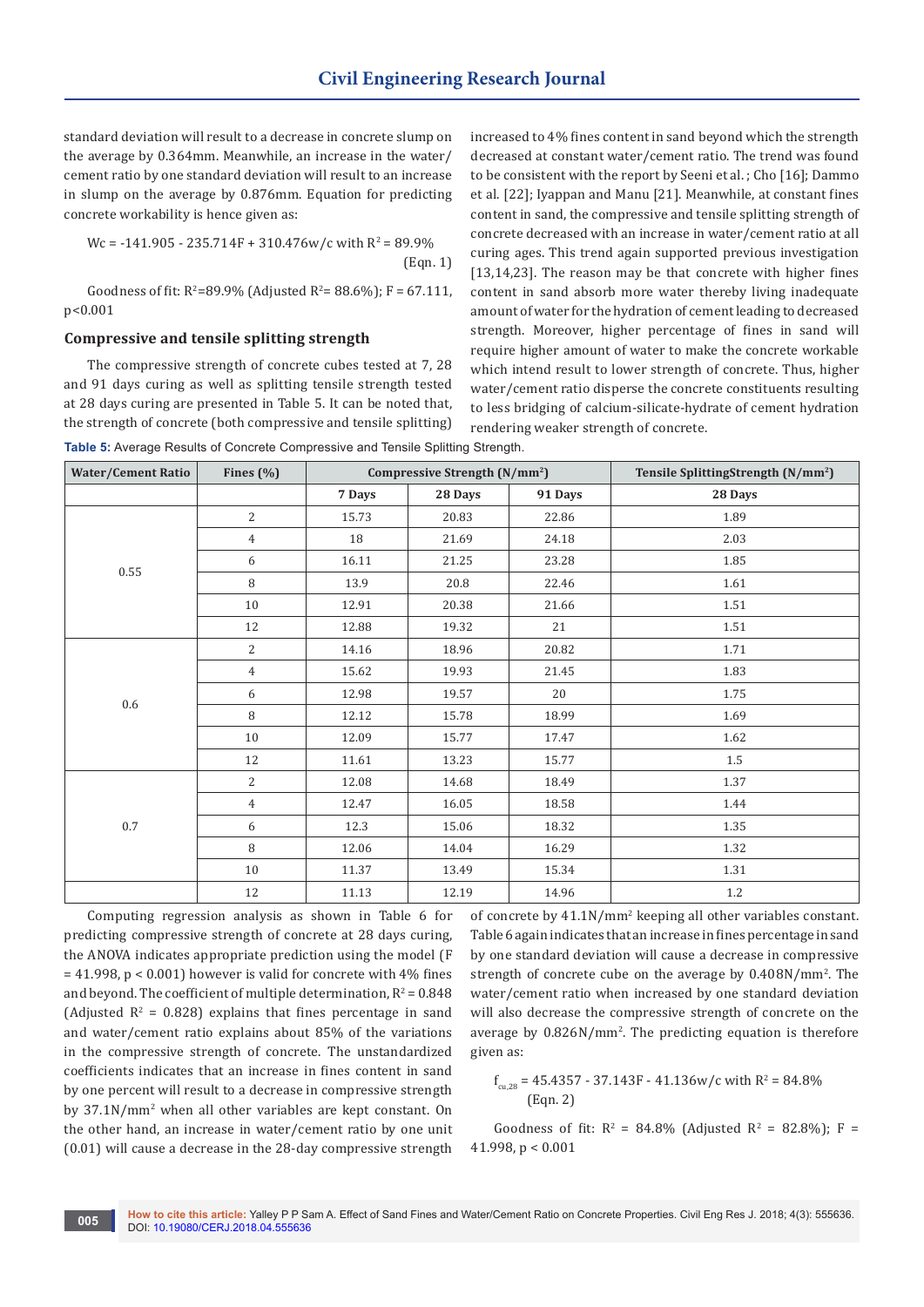|                          | Unstandardized Coefficients |            | Standardized Coefficients | $\mathbf{r}$ | Sig.  |
|--------------------------|-----------------------------|------------|---------------------------|--------------|-------|
|                          |                             | Std. Error | <b>Beta</b>               |              |       |
| Constant                 | 45.357                      | 3.169      |                           | 14.313       |       |
| Fines $(F)$              | $-37.143$                   | 9.142      | $-0.408$                  | $-4.063$     | 0.001 |
| Water/Cement Ratio (w/c) | -41.136                     | 5.007      | $-0.826$                  | $-8.215$     |       |

**Table 6:** Regression Coefficients of Compressive Strength.

Table 7 also presents the regression analysis for the tensile splitting strength of concrete. The coefficient of multiple determination,  $\mathbb{R}^2$  indicates that, fines percentage in sand and water/cement ratio explains about 84% (Adjusted  $R^2 = 0.814$ ) of the variations in the tensile splitting strength of concrete. More so, the test statistic from the ANOVA suggest adequate prediction using the regression model developed (F=38.191, p<0.001) also valid for concrete with 4% fines and beyond. The unstandardized coefficients therefore indicate that, an increase of the fines content in sand by one percent will cause a decrease of 3.195N/mm<sup>2</sup> in the tensile splitting strength of concrete when all other variables are kept constant. On the other hand, by

keeping all other variables constant and increasing the water/ cement ratio by one unit (0.01) will result to a decrease in tensile splitting strength by 2.798N/mm<sup>2</sup> . Meanwhile, the standardized coefficients indicate that, an increase of fines percentage in sand by one standard deviation will cause an average decrease in tensile splitting strength of concrete by 0.485N/mm<sup>2</sup> . An increase in water/cement ratio by one standard deviation also decreased the tensile splitting strength of concrete on the average by 0.775N/mm<sup>2</sup> . This explains that water/cement ratio contributes the highest effect on concrete tensile splitting strength. The model predicting the tensile splitting strength is hence expressed as:

**Table 7:** Regression Coefficients of Tensile Splitting Strength.

|                          | Unstandardized Coefficients |            | Standardized Coefficients | $\mathbf{r}$ |      |
|--------------------------|-----------------------------|------------|---------------------------|--------------|------|
|                          |                             | Std. Error | Beta                      |              | Sig. |
| Constant                 | 3.532                       | 0.239      |                           | 14.78        |      |
| Fines $(F)$              | $-3.195$                    | 0.689      | $-0.485$                  | -4.635       |      |
| Water/Cement Ratio (w/c) | $-2.798$                    | 0.378      | $-0.775$                  | $-7.409$     |      |

 $f_{\rm ct,28}$  = 3.532 - 3.195F - 2.798w/c with R<sup>2</sup> = 83.6% (Eqn. 3)

Goodness of fit:  $R^2 = 83.6\%$  (Adjusted  $R^2 = 81.4\%$ ); F = 38.191, p<0.001

## **Conclusion**

This study showed that, compressive strength of a cube specimen made from the basic 1:2:4 mix proportion using cement class of 32.5R is expected not to be less than 20N/mm<sup>2</sup> . On this note, it was concluded from the study results that, sand fines and water/cement ratio beyond 4% and 0.55 respectively significantly weakens the strength of concrete. It is recommended that sand used in Ghana for producing concrete should have fines limited to 4% maximum. Admixtures are also recommended to be used to improve workability instead of increasing water content with no recourse to cement addition during concrete production. Moreover, the chemical and biological composition of fines are recommended to be investigated to determine their influence on concrete properties.

#### **References**

- 1. Chudley R, Greeno R (1999) Construction Technology  $(3<sup>rd</sup>$  ed.). England: Pearson Education Ltd.
- 2. Ede AN (2011) Measures to reduce the high incidence of structural failures in Nigeria. Journal of Sustainable Development in Africa 13(1): 153-161.
- 3. Ayedun CA, Durodola OA, Akinjare OA (2011) An empirical

ascertainment of the causes of building failure and collapse in Nigeria. Mediterranean Journal of Social Sciences 3(1): 313-322.

- 4. [Ngugi HN, Mutuku RN, Gariy ZA \(2014\) Effects of sand quality on the](https://www.scirp.org/journal/PaperInformation.aspx?PaperID=49799)  [compressive strength of concrete: A case of Nairobi County and its](https://www.scirp.org/journal/PaperInformation.aspx?PaperID=49799)  [Environs, Kenya. Open Journal of Civil Engineering 4\(3\): 255-273](https://www.scirp.org/journal/PaperInformation.aspx?PaperID=49799).
- 5. [Olanitori LM \(2006\) Mitigating the effect of clay content of sand](http://www.cipremier.net/e107_files/downloads/Papers/100/31/100031035.pdf)  on concrete strength. 31<sup>st</sup> Conference on our World in Concrete & [Structures. Singapore: CI-Premier PTE Ltd.](http://www.cipremier.net/e107_files/downloads/Papers/100/31/100031035.pdf)
- 6. [Savitha R \(2012\) Importance of quality assurance of materials for](http://www.nbro.gov.lk/images/content_image/publications/symposia/2010/importance_of_quality_assurance.pdf)  [construction work. Build Materials Reseach and Testing Division,](http://www.nbro.gov.lk/images/content_image/publications/symposia/2010/importance_of_quality_assurance.pdf)  [National Building Research Organization](http://www.nbro.gov.lk/images/content_image/publications/symposia/2010/importance_of_quality_assurance.pdf).
- 7. [Desire TJ, Leopold M \(2013\) Impact of clay particles on concrete](http://apexjournal.org/irje/archive/2013/Dec/fulltext/Desire%20and%20Leopold.pdf)  [compressive strength. International Research Journal on Engineering](http://apexjournal.org/irje/archive/2013/Dec/fulltext/Desire%20and%20Leopold.pdf)  [1\(2\): 049-056](http://apexjournal.org/irje/archive/2013/Dec/fulltext/Desire%20and%20Leopold.pdf).
- 8. [British Standards Institution \(2002\) Specification for aggregates](http://www.c-s-h.ir/wp-content/uploads/2015/10/BS-882.pdf)  [from natural sources for concrete, BS882:1992. UK: British Standards](http://www.c-s-h.ir/wp-content/uploads/2015/10/BS-882.pdf)  [Institution.](http://www.c-s-h.ir/wp-content/uploads/2015/10/BS-882.pdf)
- 9. Gambhir ML (2002) Concrete manual: a laboratory manual for quality control of concrete. Delhi: Dhanpat Rai & Co. Ltd.
- 10. Danso H, Boateng I (2013) Is the quality of cement a contributing factor for building collapse in Ghana? In S. L. Agyepong (Ed.), Procs 5th West Africa Built Environment Research (WEBER) Conference, (pp. 765-772). Accra, Ghana.
- 11. Reynolds CE, Steedman JC, Threlfall AJ (2008) Reynolds's reinforced concrete designer's handbook (11<sup>th</sup> edn.). New York: Taylor & Francis Group.
- 12. Cemex (2013) The effect of water addition to concretes: What's a little wate going to hurt?. USA: Cemex USA - Technical Bulletin.